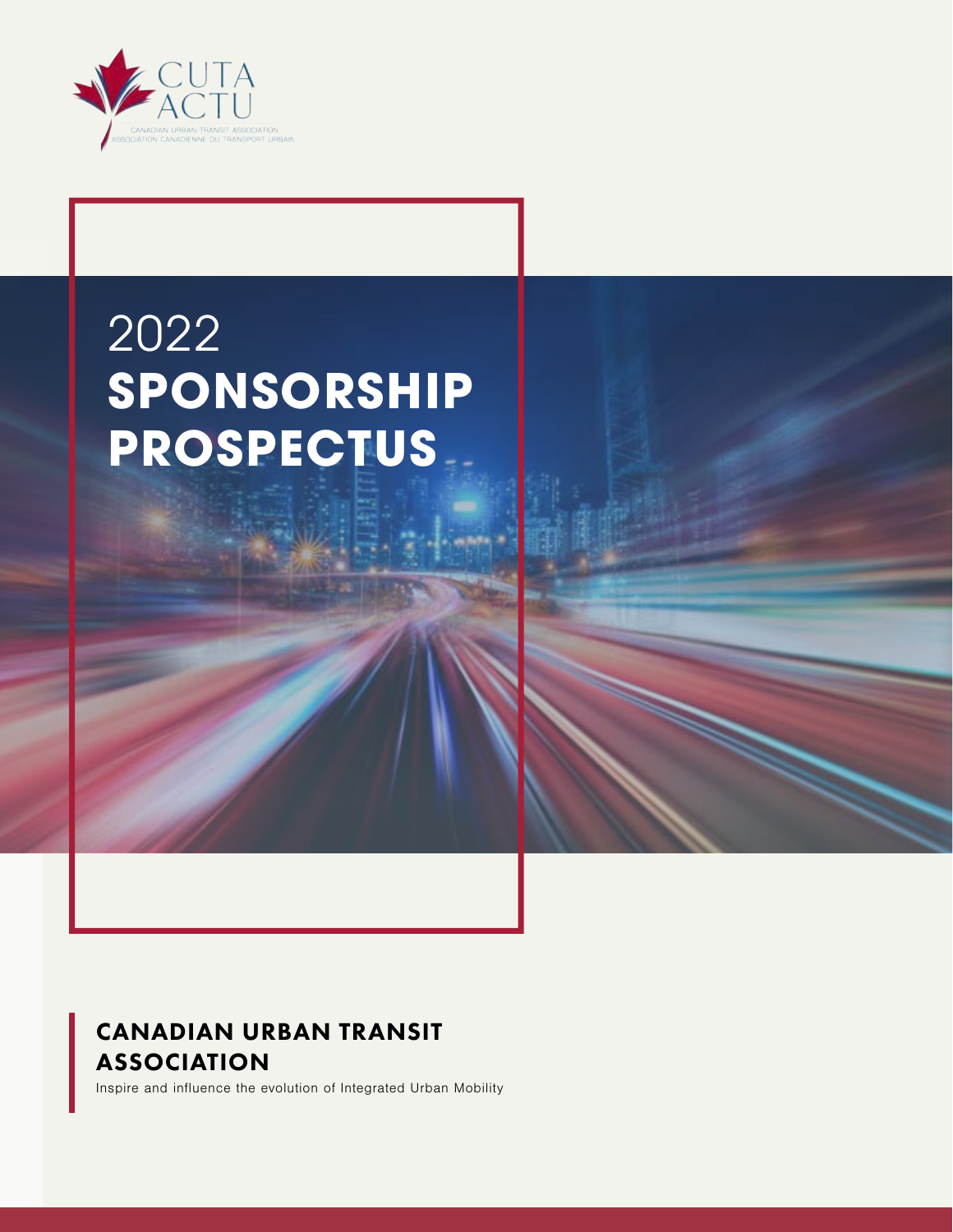# A MESSAGE FROM OUR PRESIDENT & CEO

Dear colleague,

CUTA's conference is eagerly anticipated every year, but this year businesses have even more reason for anticipation as it will be our first in-person transit show in three years held in conjunction with our conference. The Spring summit and Fall conference offer the opportunity to showcase products and services, interact with transit systems one-on-one, and position your business as a leader in our field.

I don't have to tell anyone that 2020 and 2021 were years unlike any we've seen. And I'd like to extend my appreciation to all the sponsors who supported our virtual events during the pandemic. Just as many business members adapted products and services for Covid's new normal, you also joined us in adapting to a virtual world for which we are grateful.

With 2022 on the horizon, we all hope for a return to normalcy. Which is why we can't wait to be returning to in-person events (with all the safety protocols governments recommend) in a hybrid model that allows for remote, virtual participation. We're expecting hundreds of people in Quebec City, and many more in Montreal.

Please examine our sponsorship opportunities for either, or both, events. For the first time in 2022, we're also offering a full-year corporate partner package to maximize your business's profile within the transit sector. More details about all sponsorship options are included in this prospectus.

Our summit and conference are our—and your—opportunity to showcase business leadership in the sector, and keep abreast of the many changes underway. Public health, obviously, has been front-and-centre during Covid. But there are many other emerging issues, as well, such as dynamic new service models, adapting to modern workforce challenges, greater equity, fleet modernization and electrification, and the increased emphasis on "human focused" transit. As always, our events will feature some of the leading experts over a breadth of issues.

Please consider sponsoring this year's events—or even the year itself. There's a wide range of packages available, with more detail about each in the package that follows. Thank you again for your support, and we look forward to seeing you in-person (or virtually) in Quebec City and Montreal, and I wish you prosperity and health for 2022.

Sincerely,

Mous D'Angelo

Marco D'Angelo CUTA President & CEO

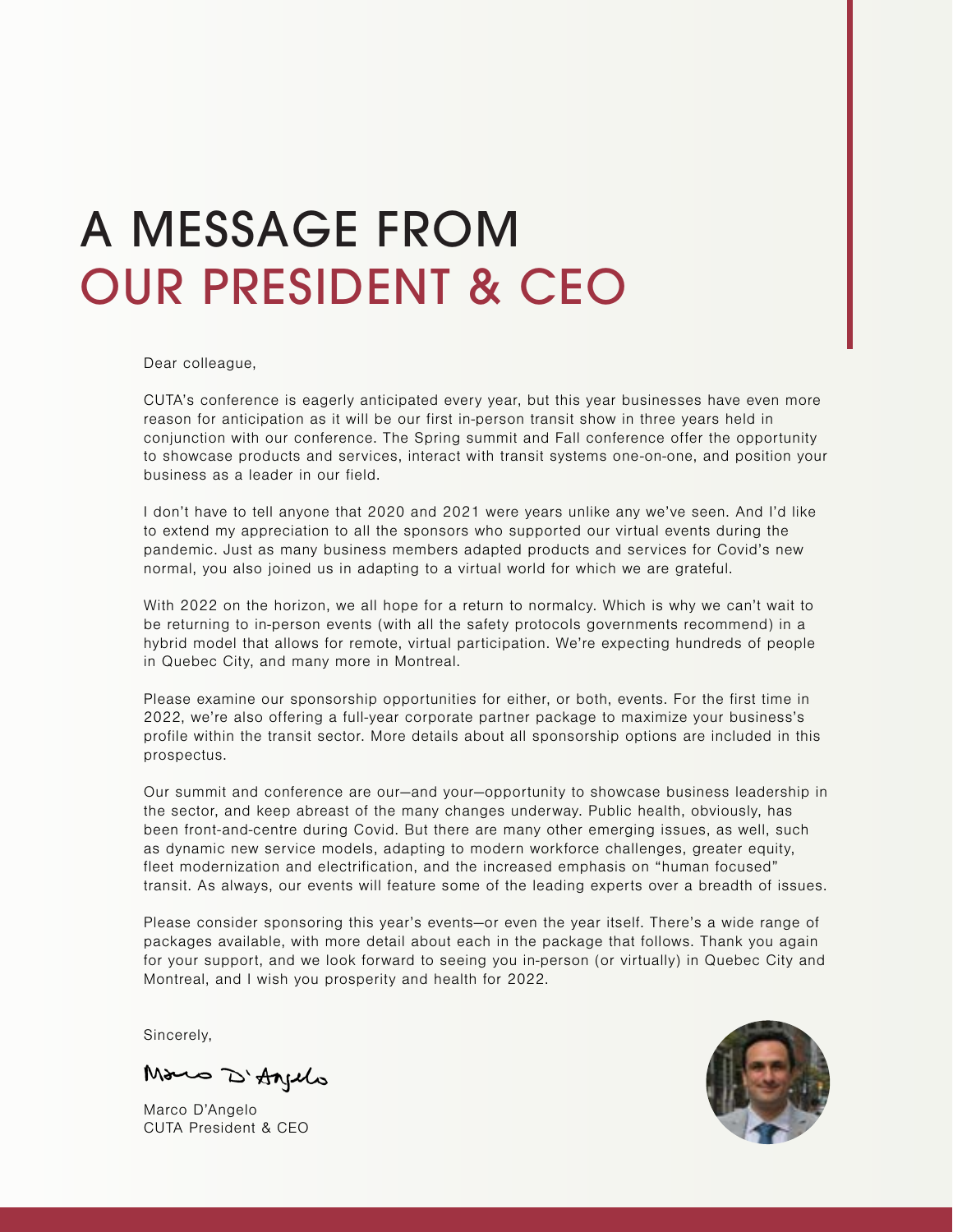# Our Reach



**WEBSITE** 10,000+ monthly visitors



SOCIAL MEDIA 10,000+ total followers



EMAIL 5,000 recipients



PRINT 2,000+ Urban Mobility FORUM magazine readers

"I wanted to personally thank CUTA for all yoru efforts in helping make this a successful event.

We know and appreciate that there's a tireless amount of work; meetings, emails and "dry-runs" that go into these various virtual formats and we truly appreciate them all."

- 2021 Spring Summit Sponsor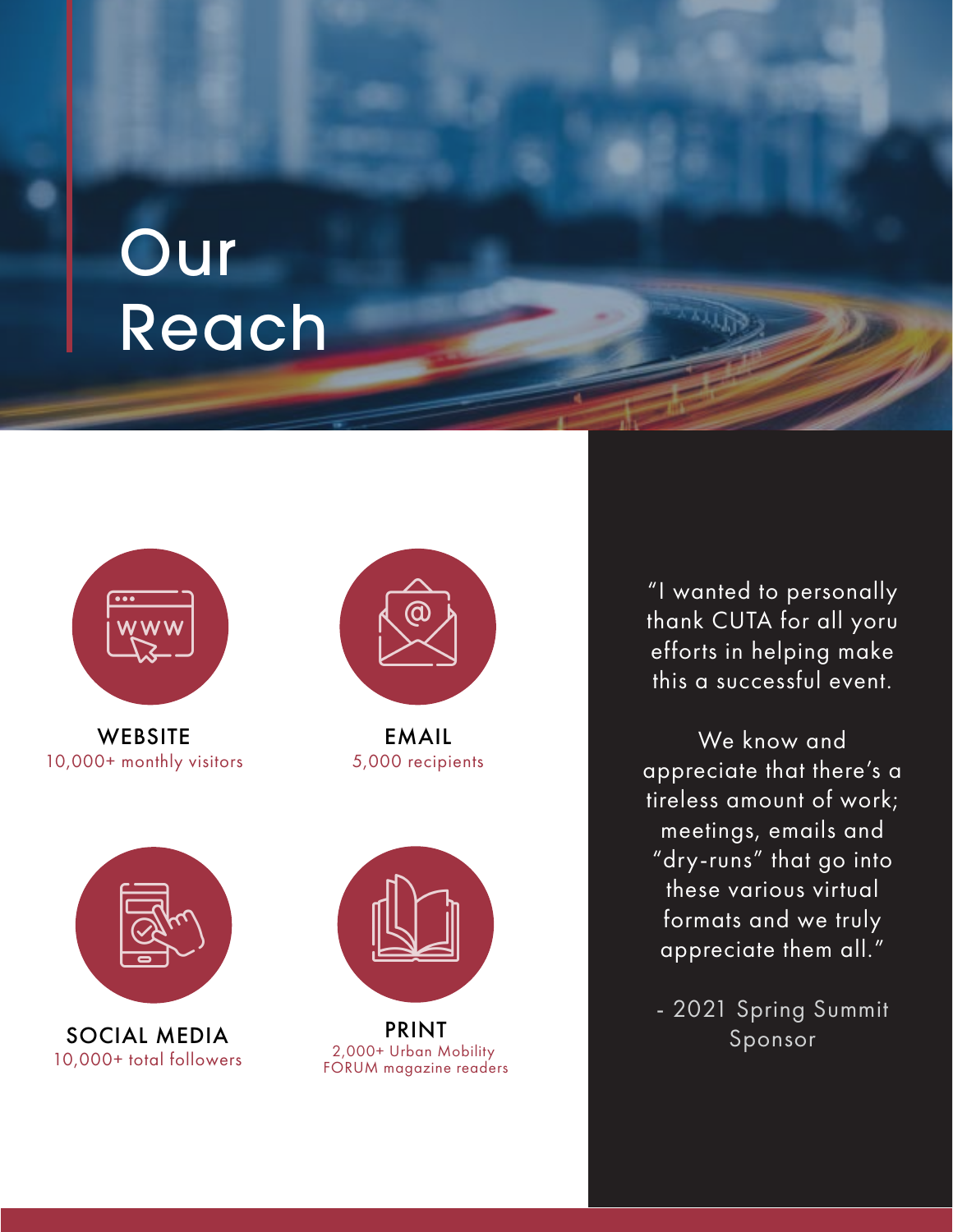





"CUTA goes out of its way to make sure it's a worthwhile investment for Business Members - always responsive and making sure that sponsors receive contact information they need"

- 2020 Conference Sponsor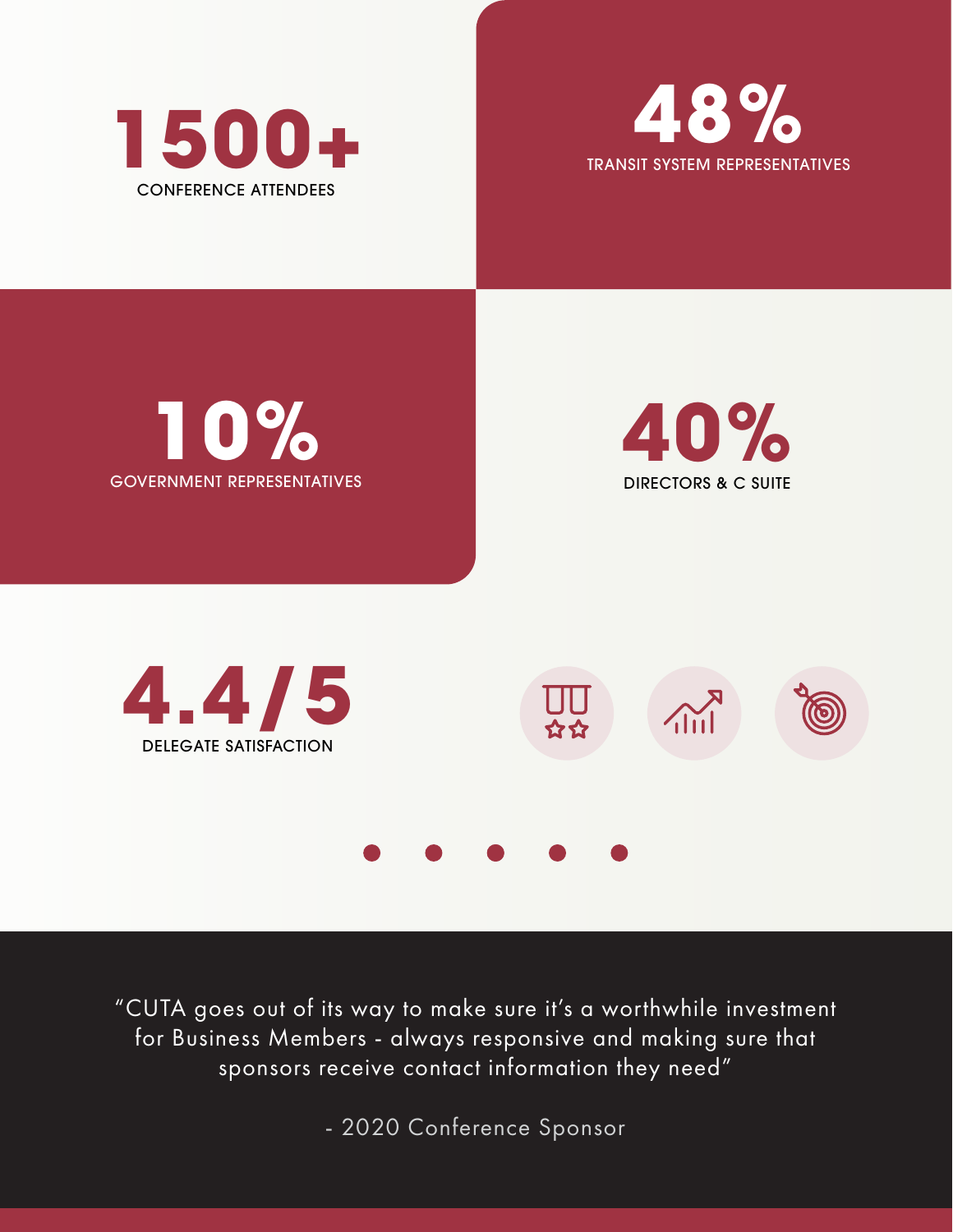

It's been too long since we've seen each other face-to-face. Which is why we're so excited that our first in-person transit show in what will be three years will take place in Montreal in October in conjunction with our annual conference.

It will, as always, be a chance to hear the latest in transit developments from panels of experts and our peers. It will, as always, be an opportunity to renew old acquaintances and make new ones in our transit community. But it will also be a long-awaited opportunity to see the latest from our business members—with all the innovations, new technologies and approaches the pandemic brought on—in-person and up-close at our transit show. Your friends at CUTA can't wait to see what they have to offer, or to welcome you to Montreal next fall.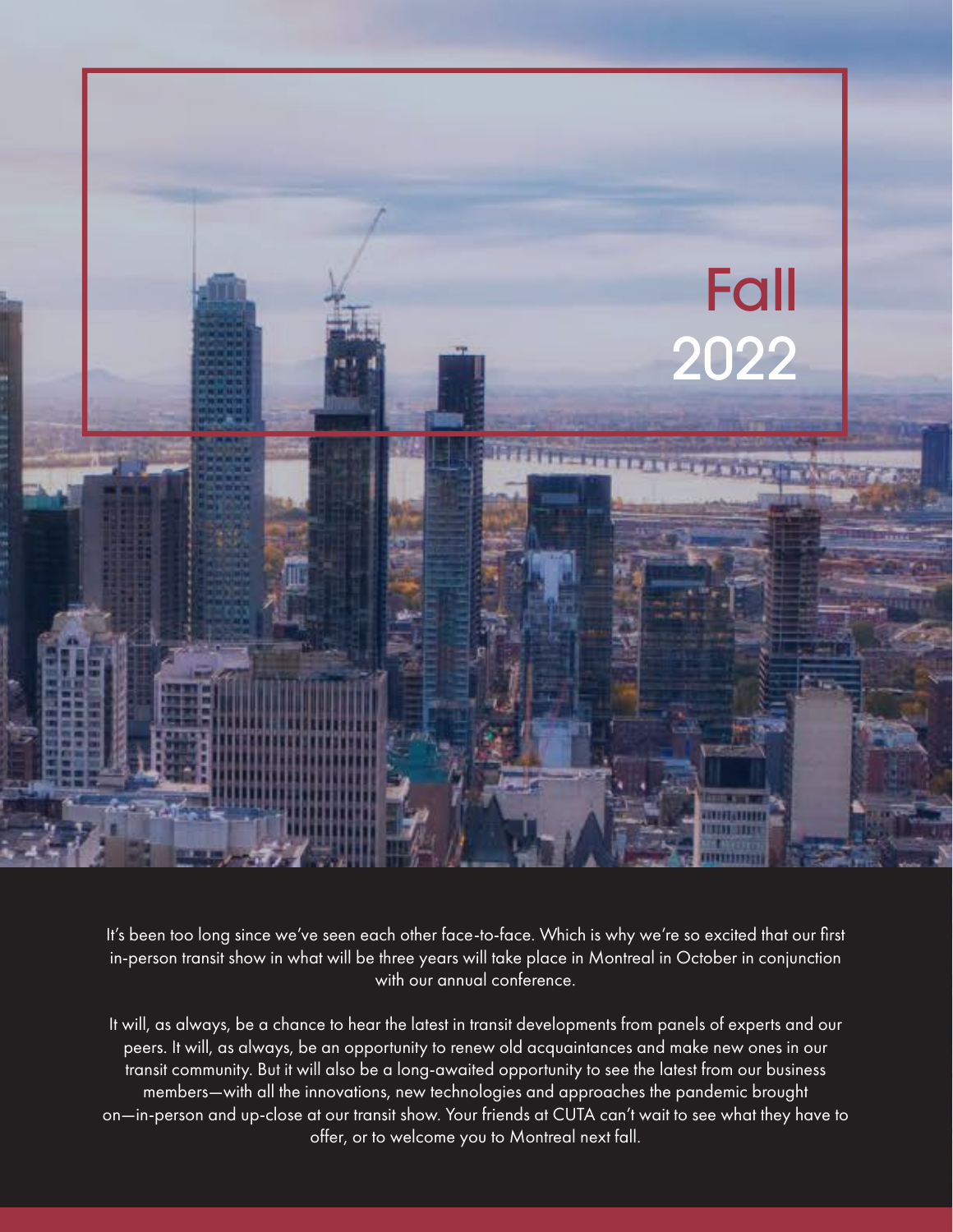### SPONSORSHIP OPPORTUNITIES

*\*Please note, sponsorship is sold per benefit, not per tier.* 

#### Speaking Opportunity

- Speaking opportunity as part of the conference agenda
	- 20-minute speaking opportunity followed by a 10-minute  $Q \&$ A period. The session will be recorded and uploaded to our virtual  $\sim$   $\mathbf{S}$   $\mathbf{O}$   $\mathbf{L}$  and will be live for one month following the spring event. Placement in the event program will be confirmed with the sponsor based on speaker availability. SOLD

#### Exclusive Opening Reception Sponsorship

Be the exclusive sponsor at  $CUT$  ening reception that welcomes members to the fall event. Have your company logo feature on  $\mathbb{C} \cap \mathbb{C}$  while venue, as well as branded cocktain napkins and an opportunity to provide opening **remarks** at the reception. SOL

#### Promotional Wraps

• Promotional wraps at the host conference center (please reach out to Jonah Vetro, vetro@cutaactu.ca for more information)



PLATINUM

\$20,000

#### Social Media Takeover

• Promotion of your business on our social media feeds on each day of the conference, as well as logo placement on charging stations in networking areas around the event

#### Webinar Host

• Host a webinar one week prior to the fall conference, highlighting your involvement at the upcoming event

#### Award Show Sponsor

Logo placement at CuTA's annual award ceremony  $S$ O<sup>LD</sup> runity to present an award SOLD

#### Mask and Sanitizer

• Branded masks and sanitizers that will be handed out to each in-person attendee at the fall event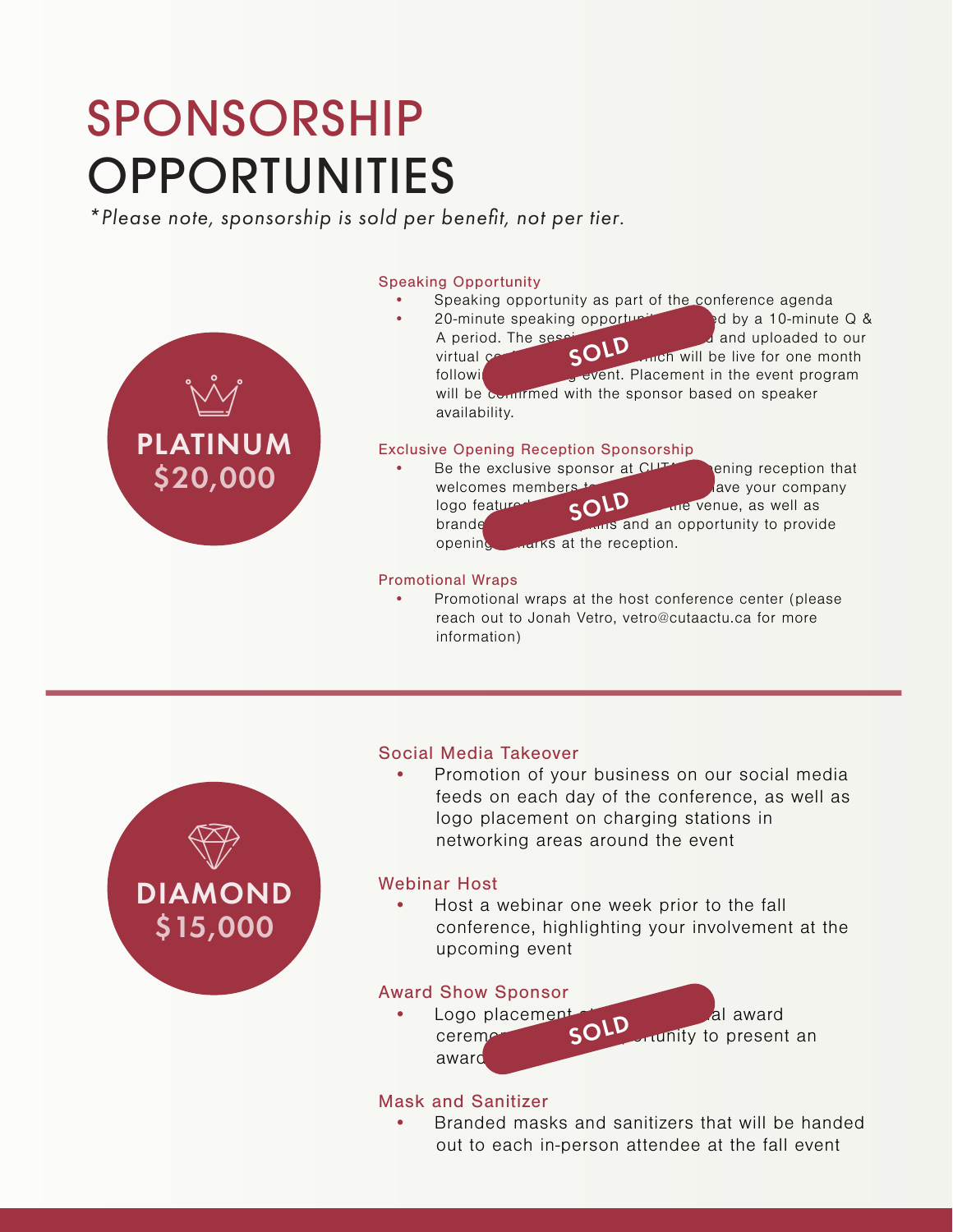*\*Please note, sponsorship is sold per benefit, not per tier.* 



#### Charging Station

Exclusive branding rights to charging stations located in and around conference meeting spaces



#### General Event Sponsorship

- Recognition in event promotions including email, print and social media
- Logo recognition on plenary slides
- Logo recognition on the virtual event platform
- Logo recognition on the CUTA website
- Sponsorship profile featured on the virtual event platform

*\*\* Additional \$2,000 to place one ad in the online conference stream that will be available for all virtual attendees for up to a month after the conference*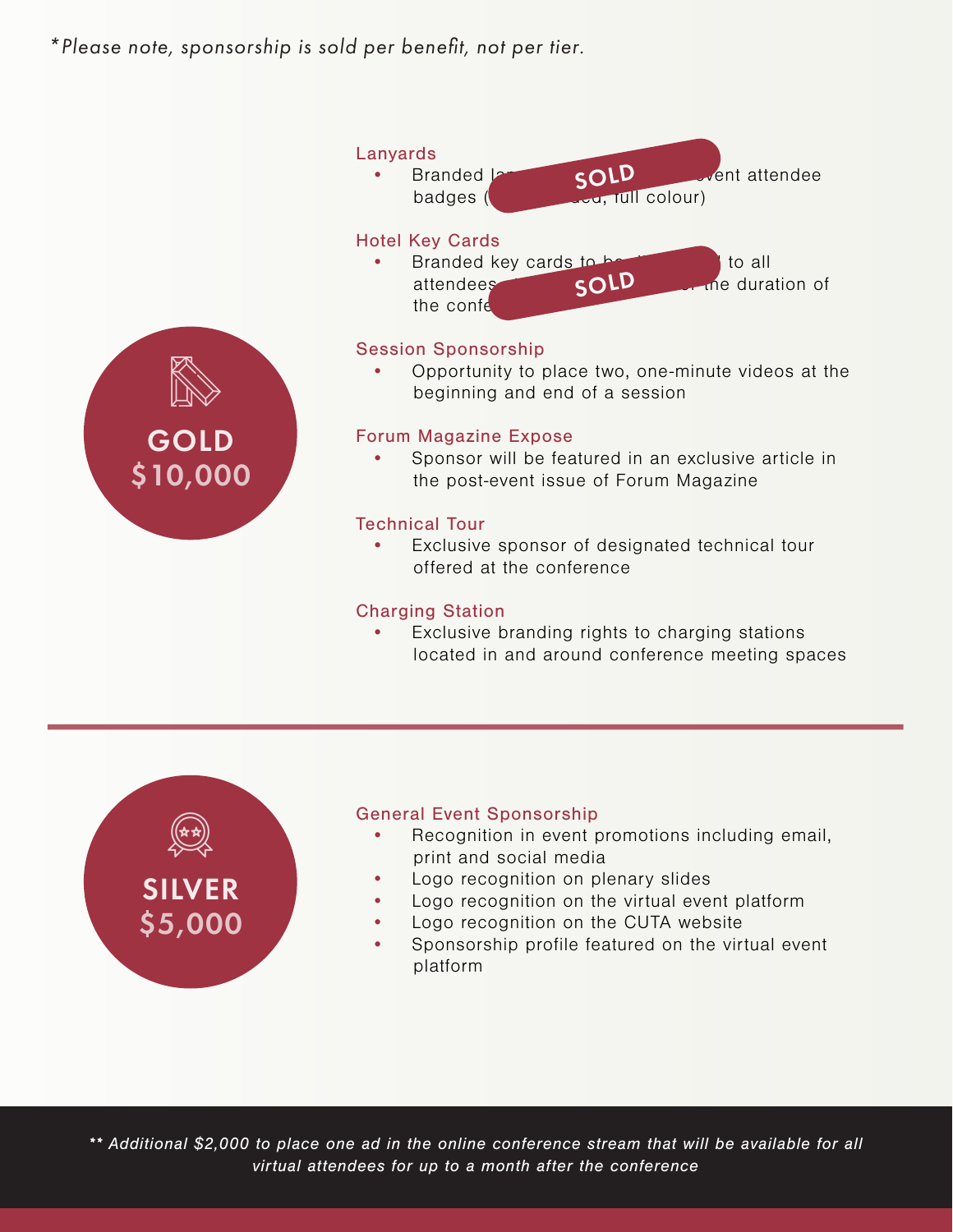### EXCLUSIVE TRANSIT SHOW SPONSOR

For more information on this specific option, please contact Jonah Vetro: vetro@cutaactu.ca

# EXHIBITOR PRICING

| <b>BOOTH TYPE</b>                   | <b>PRICING</b> |
|-------------------------------------|----------------|
| 10x10 Booth Standard                | \$1,645        |
| 10x10 Outside Aisle                 | \$1,810        |
| 10x10 Premium Booth                 | \$1,970        |
| <b>BUS TYPE</b>                     | <b>PRICING</b> |
|                                     |                |
| Any vehicle up to 29' in length     | \$4,650        |
| Any vehicle up to 30'-35' in length | \$6,200        |
| Any vehicle up to 36'-40' in length | \$7,750        |
| Any vehicle up to 41'-50' in length | \$9,300        |
| Any vehicle up to 51'-60' in length | \$10,850       |

### FAQ

- 1. Where will the 2022 CUTA Transit Show be held? a. The transit show will be held in Montreal's Palais des Congrès (1001 Pl. Jean-Paul-Riopelle, Montréal, QC H2Z 1H5)
- 2. When will the 2022 CUTA Transit Show take place? a. The transit show will take place on Tuesday, October 25, 2022.
- 3. How can I register to be an exhibitor at the transit show? a. You can register through the exhibitor page on the CUTA website. Please note that exhibitor registration won't open until early 2022.
- 4. Will there be a virtual component to the transit show? a. At this time, we're planning on holding the transit show fully in-person with no virtual component. (The conference itself is planned as a hybrid event with both in-person and virtual components.)

Please note details surrounding the 2022 transit show are subject to change in keeping with public health advice regarding Covid-19.